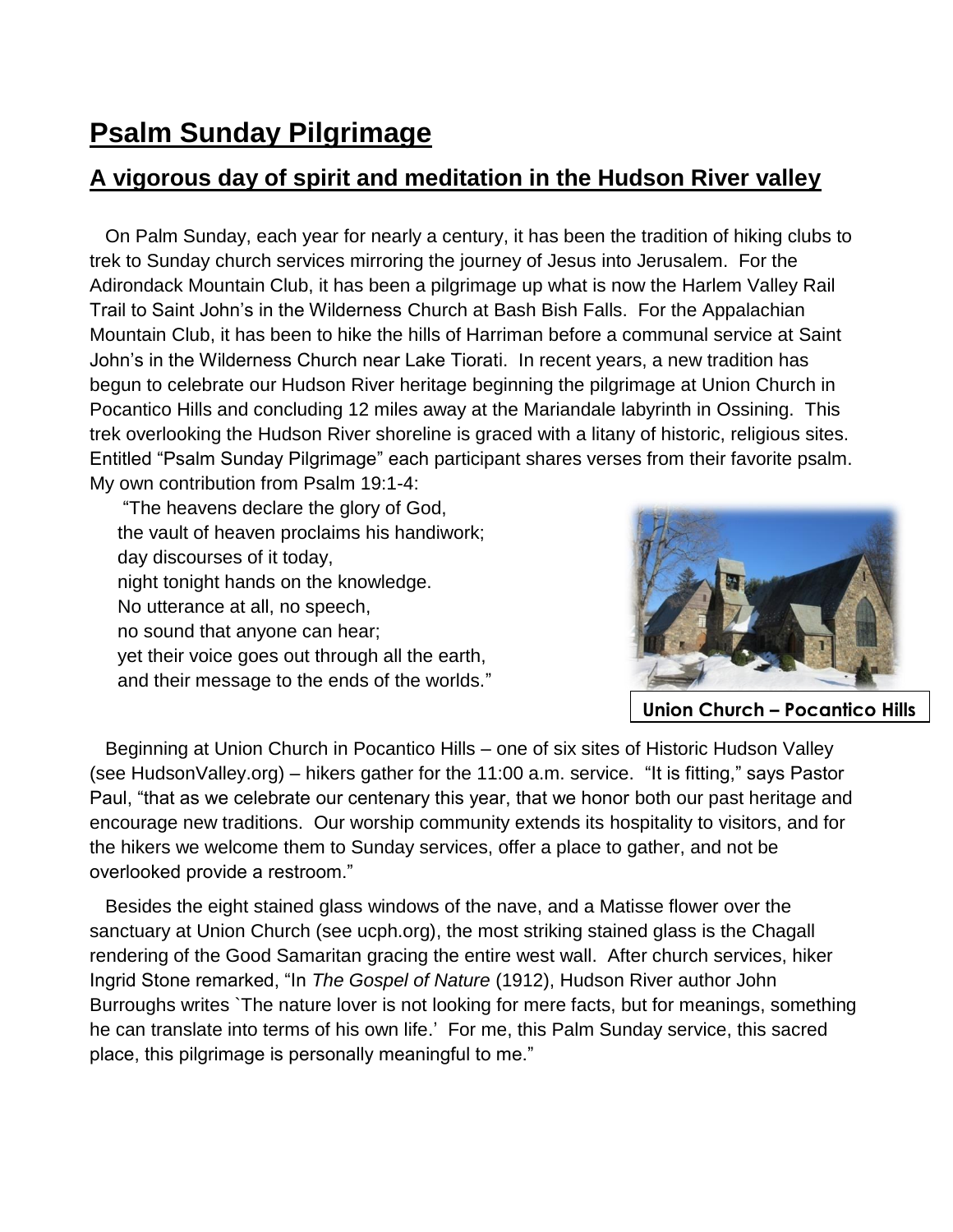Pilgrim hikers also have the opportunity to attend concurrent Sunday services at the adjacent Church of Mary Magdalene (see ChurchOfTheMagdalene.org). When entering a church, I think of it as originally being an empty box filled with artifacts of faith significant to the parishioners at the time of its construction – just as an artist begins with an empty canvas and paints meaningful images, message, and mood. We enter a church, much like archeologists



**Church of the Magdalene**

to decipher those expressions of faith. Here the stained glass windows portray women's personal faith breaking societal barriers, and honoring Mother Mary portray the mysteries of the rosary.

 The pilgrimage now takes afoot in earnest trudging through the mud and pre-vernal remnants of slushy snow in the Rockefeller State Park (see NYSparks.com/parks/59/details.aspx). Hot chocolate at the Stone Barn offers a reprieve from the cilice of slippery snow and the flagellum of a cold, pelting rain. A pilgrimage is comprised of prayer, meditation, and mortification – none are lacking this day.

 Meandering along the carriage roads, guided by stone walls, we pass cattle pastures and deep woods until we reach the visitors center where typically an art exhibit is on display, and always a restroom is available. Deeper into the park, we follow the Pocantico River as it flows through field and forest until we reach the Old Croton Aqueduct (see Aqueduct.org).

 A visit to the Old Dutch Church in Tarrytown (see ODCfriends.org) is quite a contrast to the Pocantico Hills parishes: these windows are unadorned and the interior is vacuous. Whereas the two Pocantico Hills churches offer images for faithful memories and



**Pocantico River Rockefeller State Park**

meditation, this sparse space intends no distraction from prayer – simply to be in a spiritual present and nothing more… and nothing less.

 Returning to the Old Croton Aqueduct northbound we skirt the Rockwood Hall Preserve, pass the Scarborough train station, and encounter the many conical ventilators marking each mile. We pause at the Ossining weir bridge adjacent to the Ossining Heritage Area Visitor Center which hosts artifacts of Sing Sing Prison and the engineering marvel of the Old Croton Aqueduct. Throughout this walk, we take turns reading the psalms we brought this day: reciting the verses and sharing why we chose them.